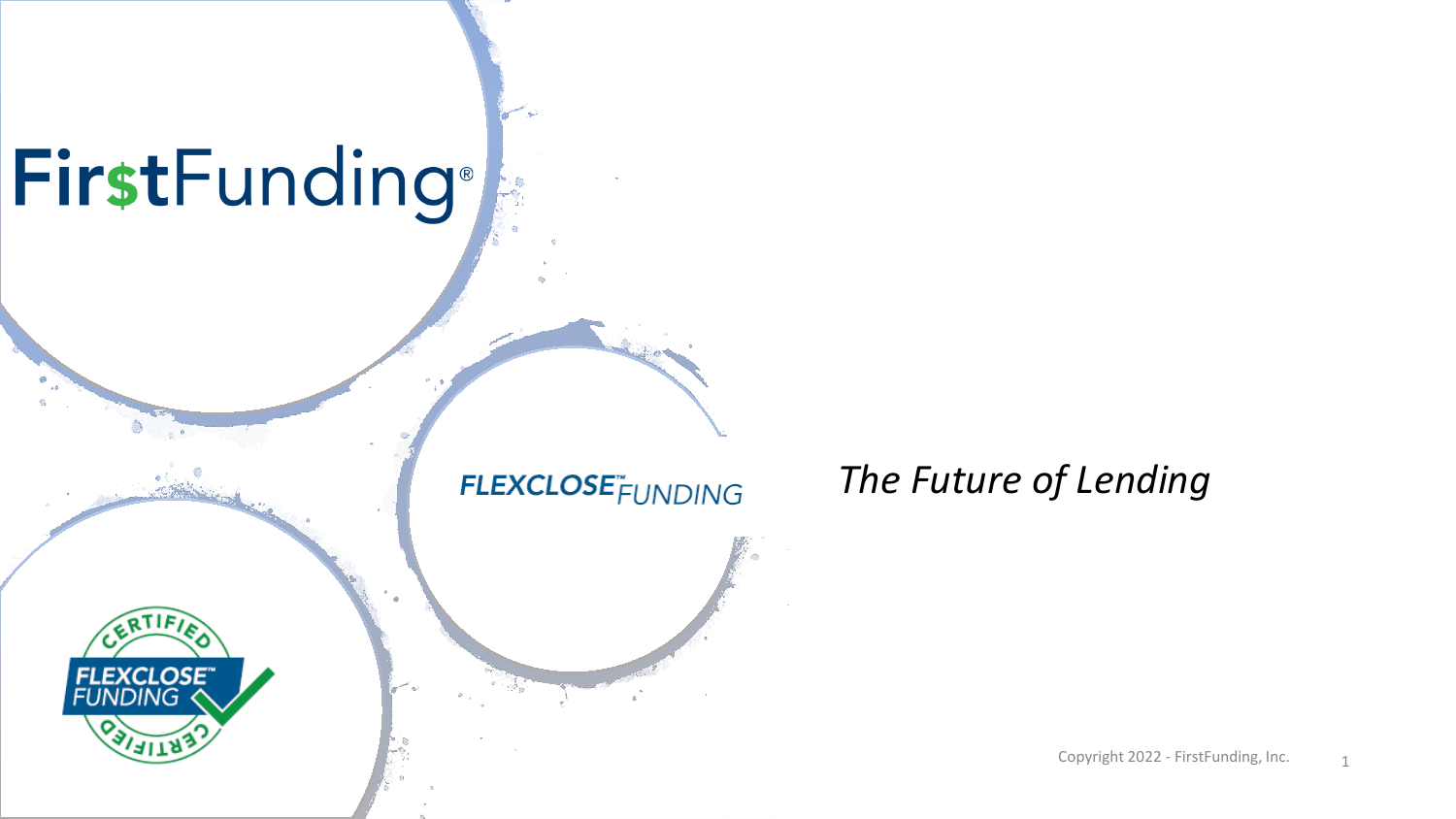

### What delays a closing and funding?

- Late walk through
- Final inspection not prepared/submitted timely
- Loan approved late in the day
- Final CD or closing documents not delivered
- Missed wire cutoff
- Not enough funds sent
- Buyers delayed
- Backlog of closings, operational inefficiencies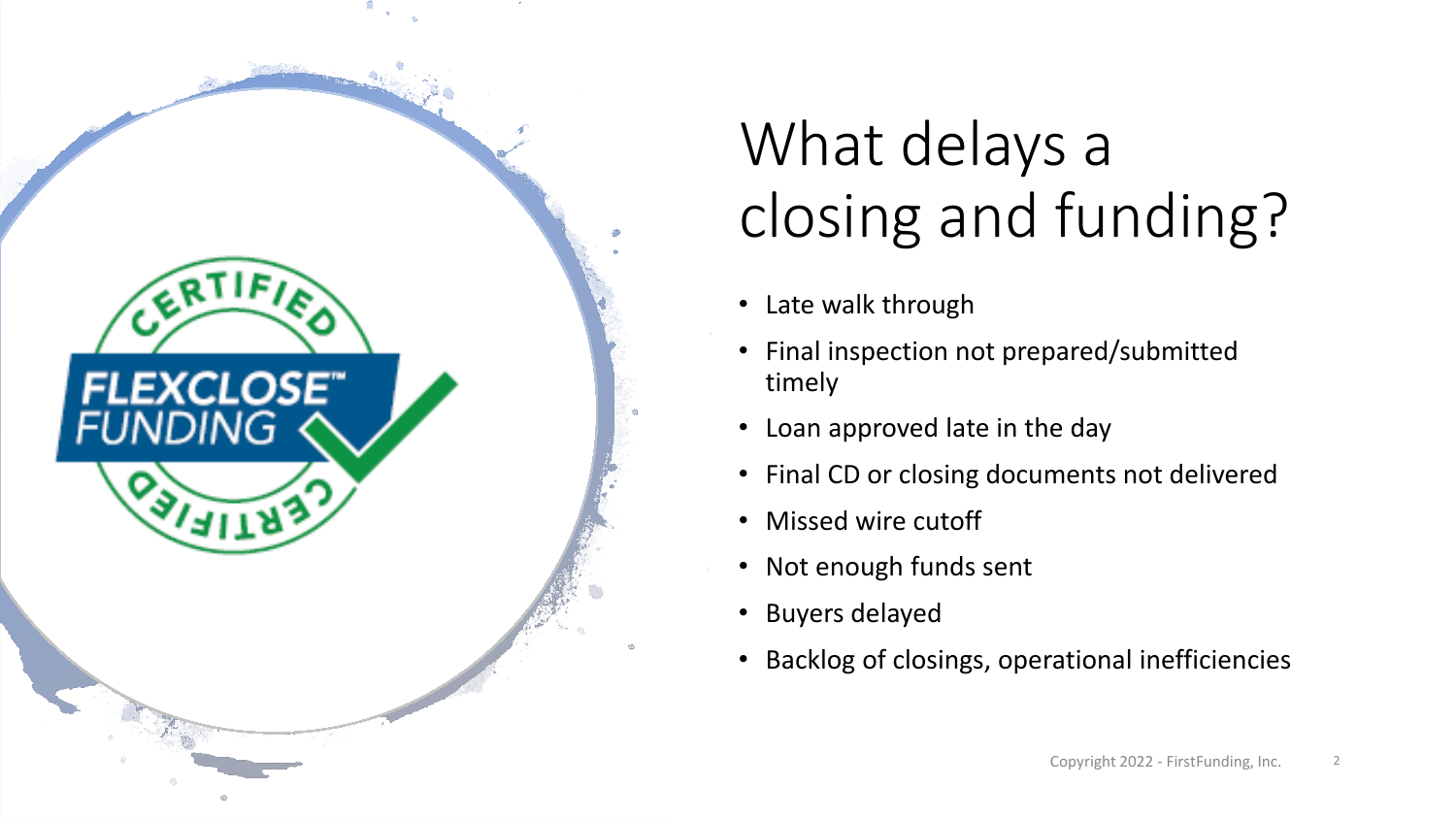# Solution!

Transform the Customer Experience

### FLEXCLOSE<sup>T</sup>FUNDING

**FLEXCLOSE<sup>"</sup>**<br>FUNDING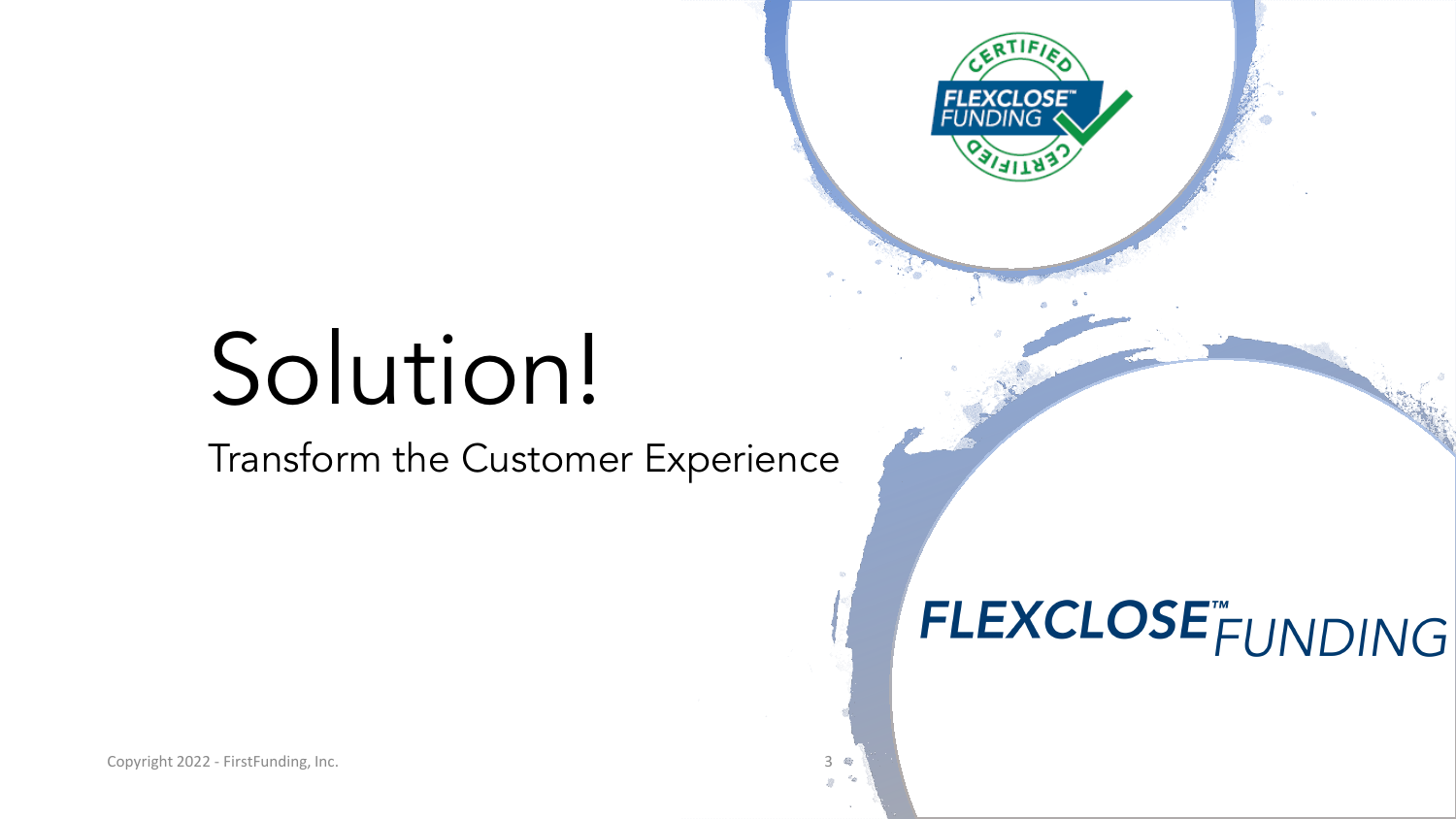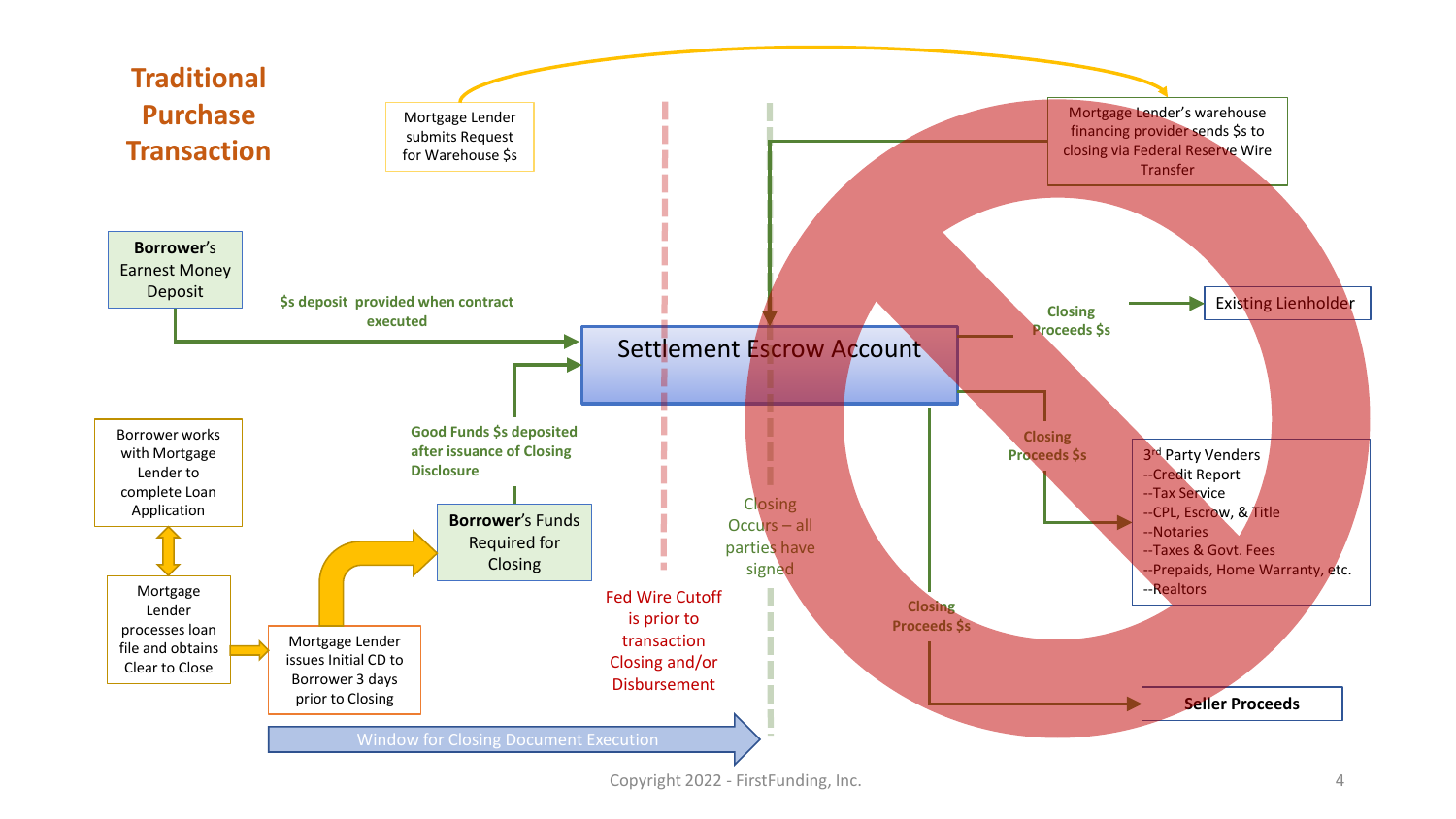### FLEXCLOSE<sup>T</sup>FUNDING

#### Funding Solution for ANY TIME

## 01

If one can **control** the components of **funds migration**  relative to a closing **without** dependence on **Federal Reserve**  Wire Transfer - **then closing, funding AND disbursement can occur during or even outside of traditional business hours**.

02

FirstFunding makes the WH Advance via transfer of funds from its Account at FirstAm Trust to the Settlement Agent Account at FirstAm Trust.

03

Closings can now occur during **OR** even outside normal business hours **OR** on weekends. Real Estate Agent Commissions, 3rd Party Vender Fees, Existing Lienholders and even Seller's Proceeds can also be disbursed during or outside of normal business hours.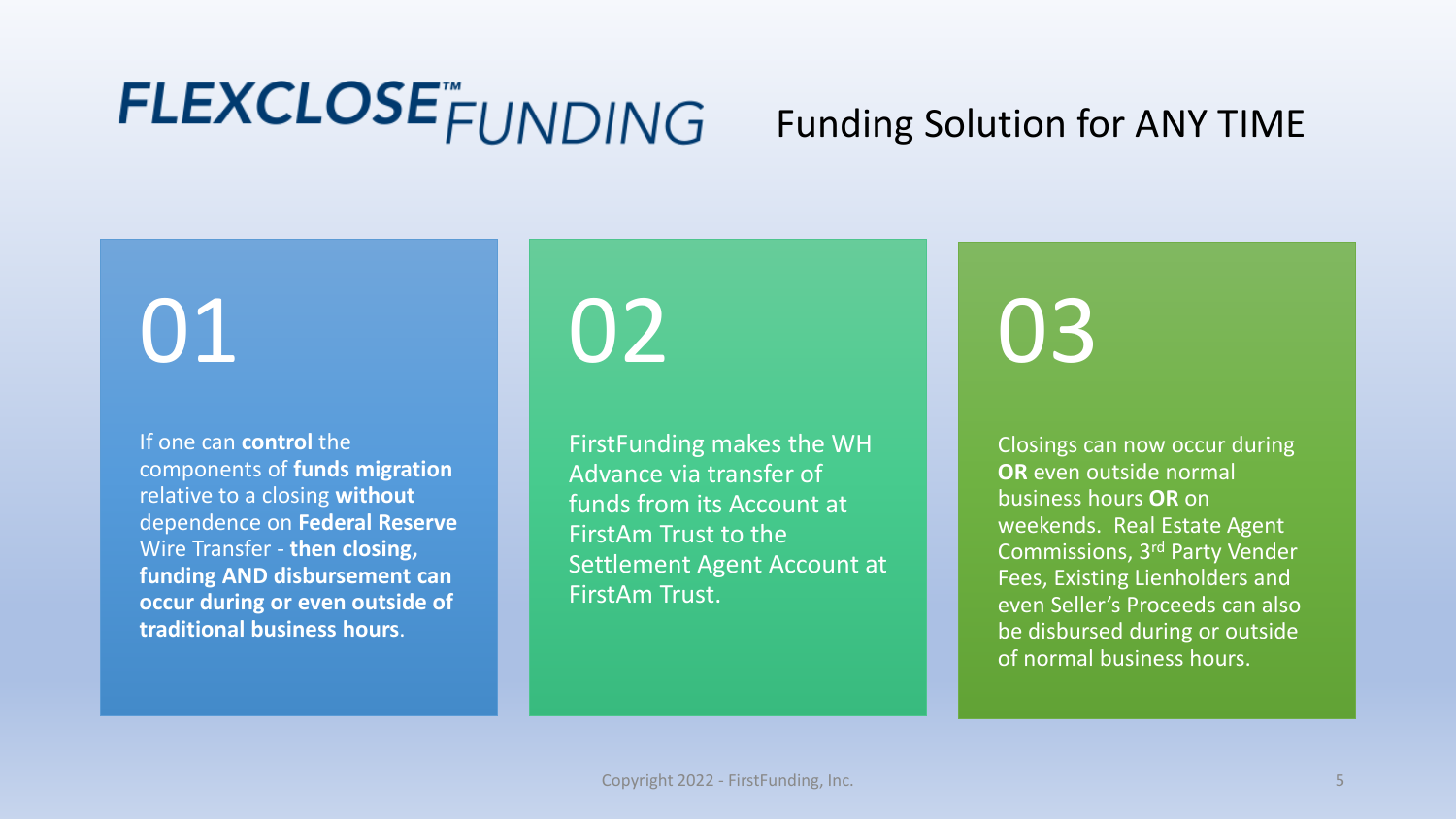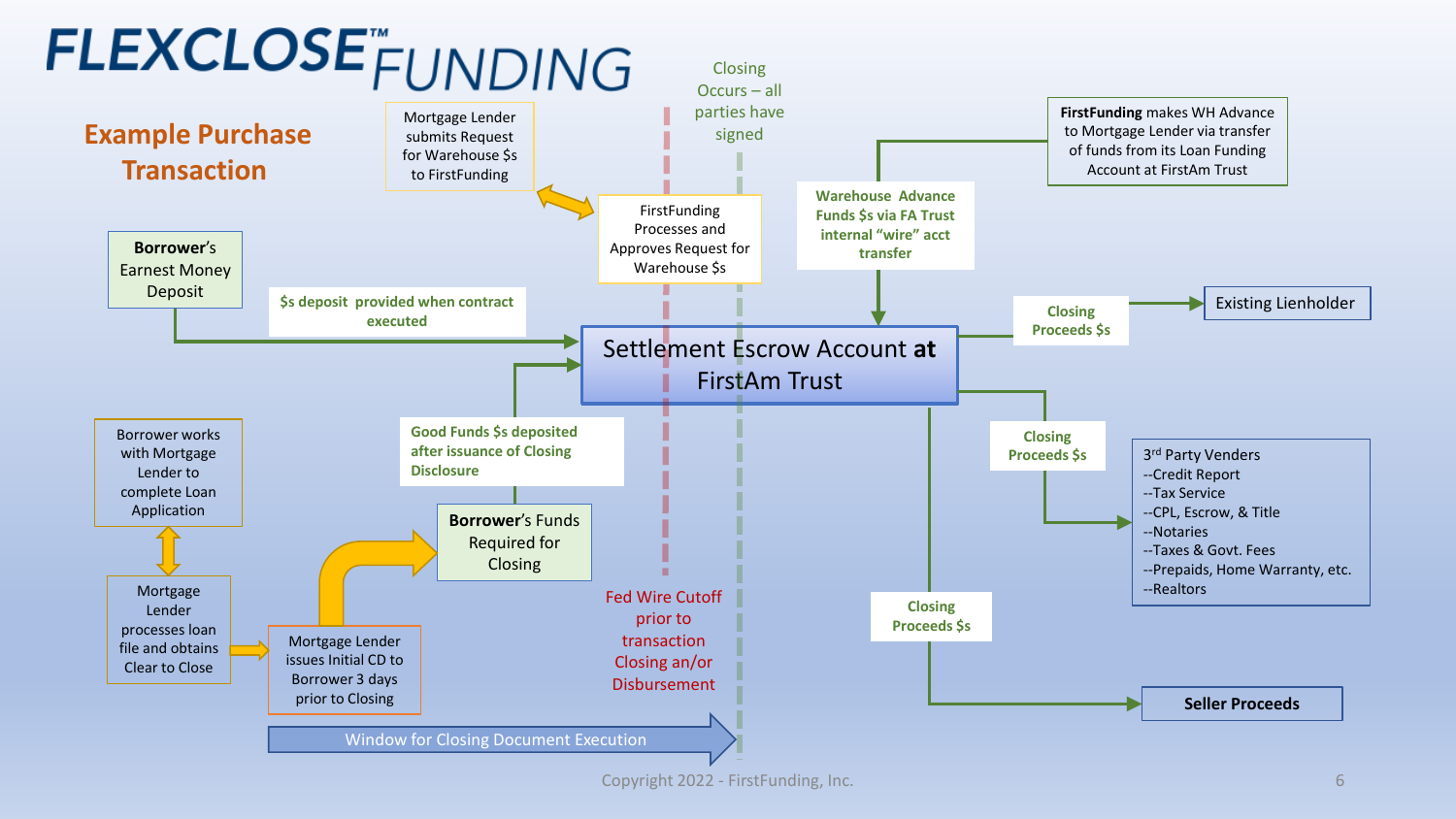## FirstFunding®

### **FLEXCLOSE**FUNDING



### Required Conditions as of 1/31/2022

- The Settlement Agent must have an escrow or sub -escrow account at First American Trust and that account must be where warehouse financing funds are to be sent for closing
- The underlying mortgage lender's title coverage must be from a title underwriter approved by FirstFunding (First American Title)
- Lender must utilize FirstFunding as the warehouse lender.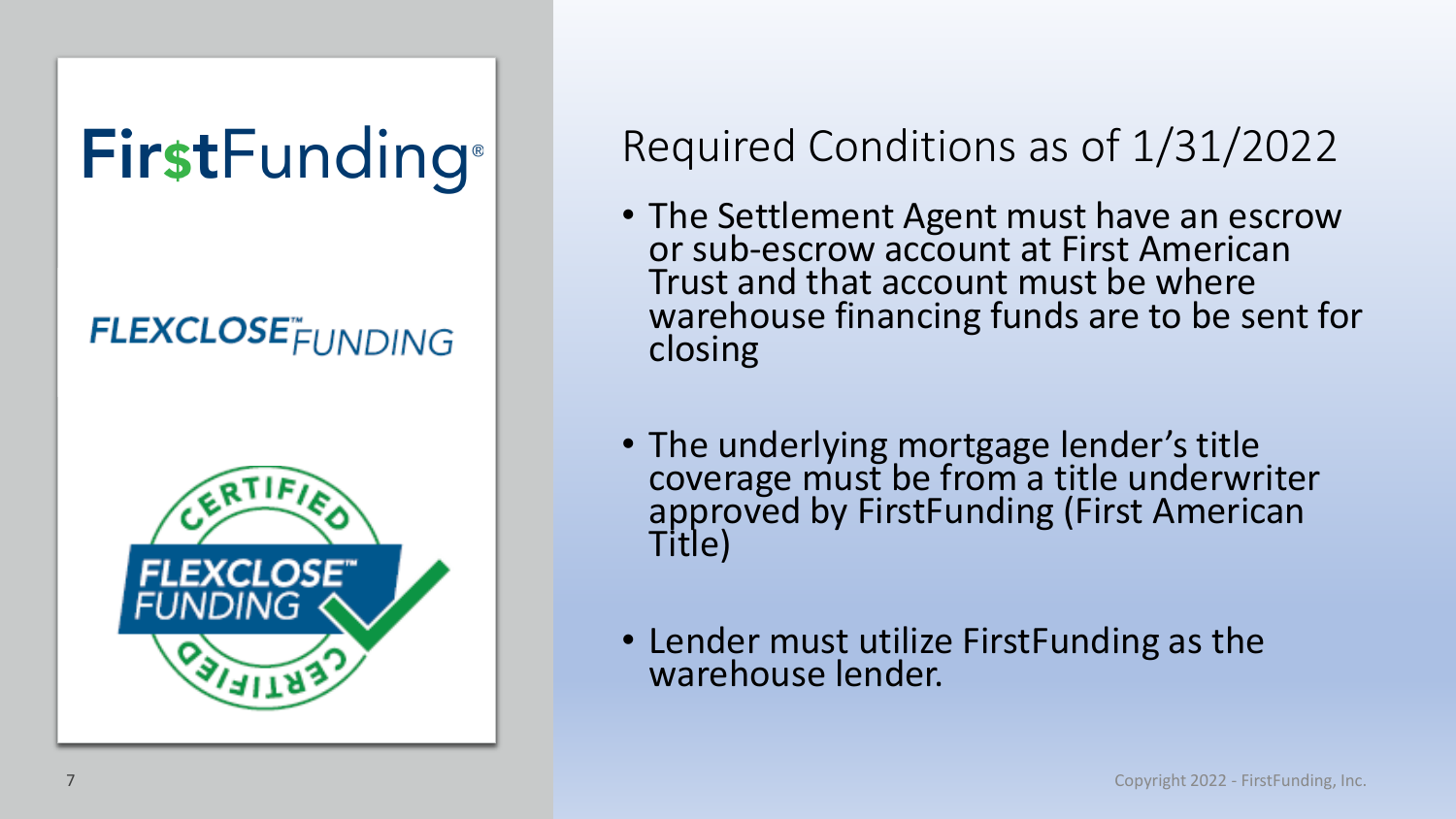### **Experience the FlexClose Difference**



#### **FLEXCLOSE**<sup>"</sup>FUNDING

- $\checkmark$  Transfer funds to escrow within minutes
- $\checkmark$  Move Good Funds outside of the Federal Reserve wire transfer window.
- $\checkmark$  Dictate the exact time for funding.
- $\checkmark$  Eliminate wire delays.
- $\checkmark$  Reduce risk of wire fraud.
- $\checkmark$  Reduce stress for all involved parties.

# FirstFunding®